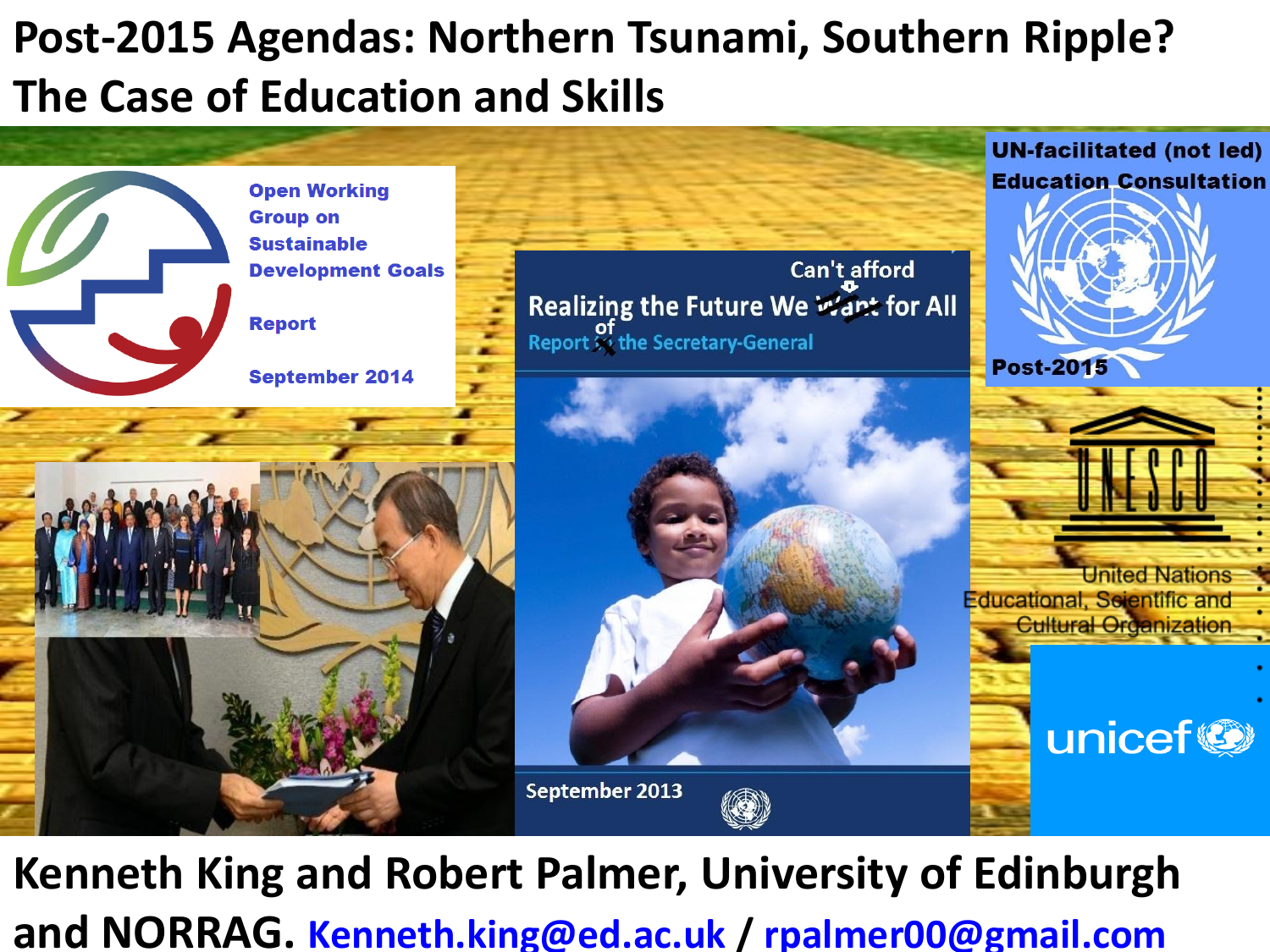## **Partial Snapshot for Today Reporting-on-the-Run**

- Post-2015: a Northern, non-grassroots, preoccupation?
- Surprisingly low profile of skills development in post-2015 goals and targets –also of teaching
- The sheer complexity of the route map to post-2015 MDGs and Education for All (EFA) Goals (cf. ODI's 'Goal Tracker' for 160 goals)
- For full paper (pp40) behind this ppt, ask [Kenneth.King@ed.ac.uk](mailto:Kenneth.King@ed.ac.uk); or check [www.norrag.org](http://www.norrag.org) after Dakar and Bali –end of March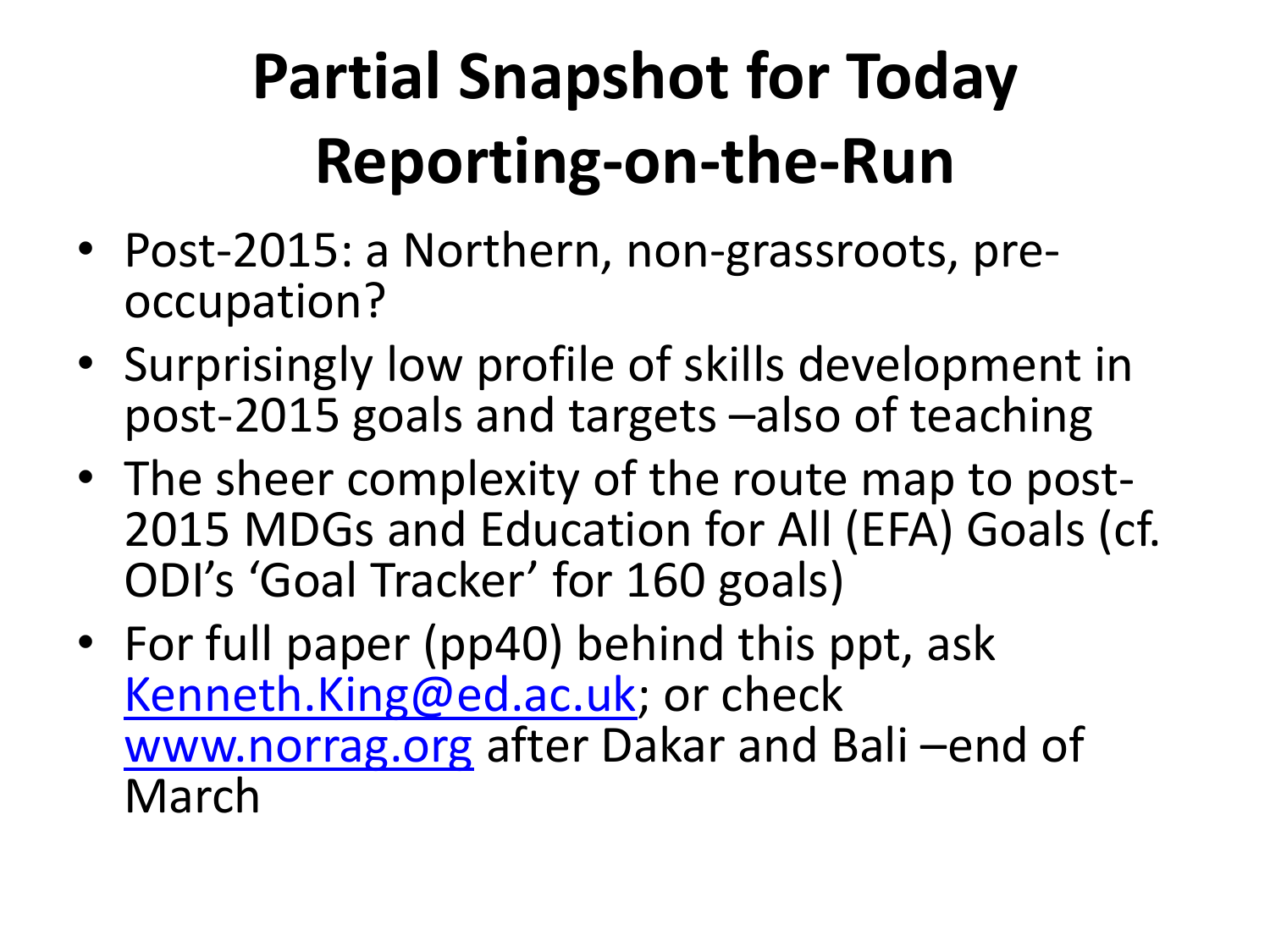## Massive Intensity of Post-2015 Activity in Many OECD Countries

- "UK & Post-2015"; or 'CIES –N.O. & post-2015'
- UK Prime-minister on High Level Panel (HLP); special post-2015 unit in DFID; House of Commons Intl. Devt. Committee
- Academic preoccupation in Overseas Devt. Institute (ODI) & Instit. of Devt. Studies (IDS)
- International NGOs -Save the Children, Oxfam, ActionAid etc – all have reports on post-2015
- **UKFIET Oxford 10.9.13:- 3 full days of post-2015!**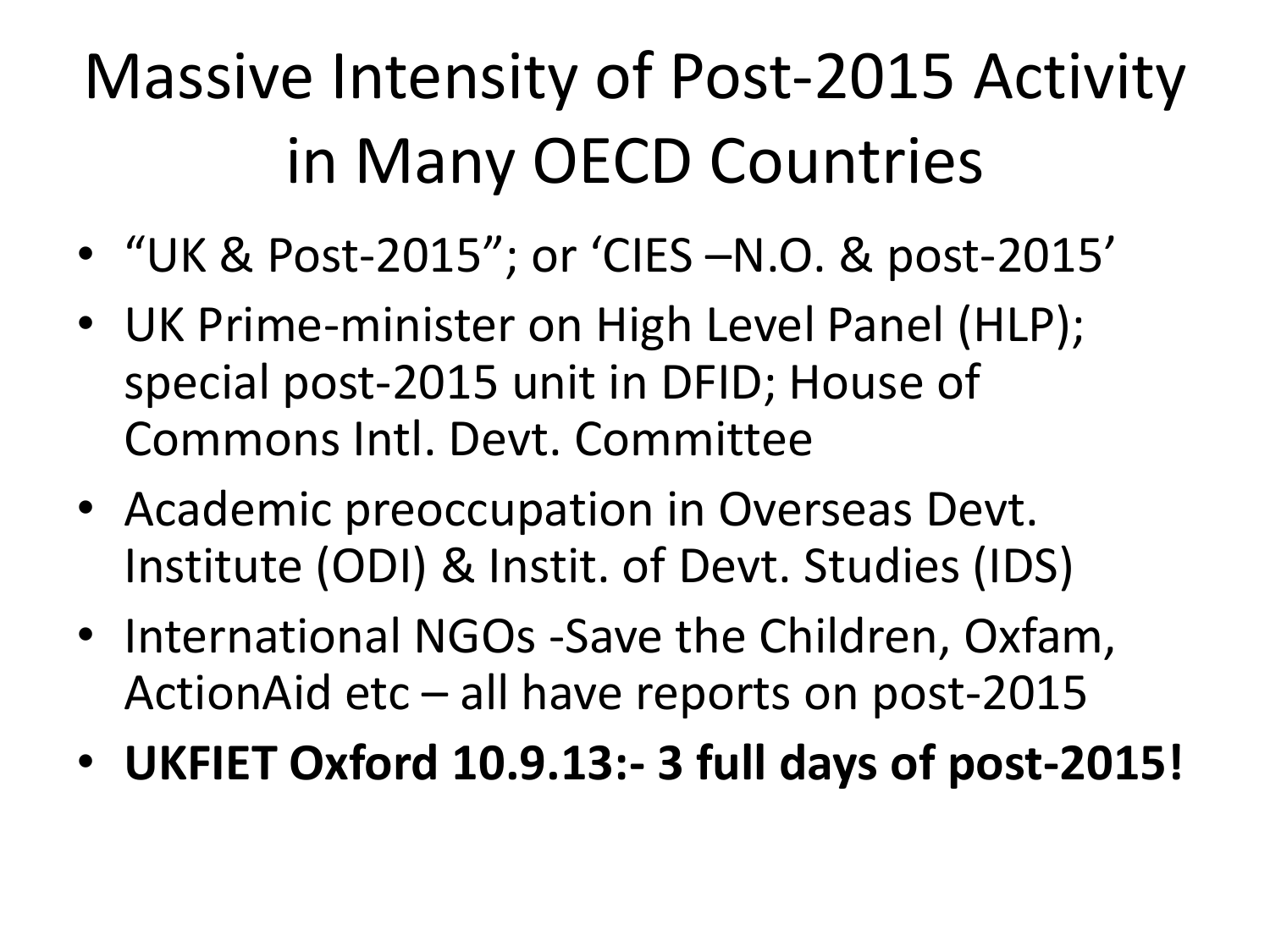## **Southern Ripple on Post-2015?**

- A degree of S. engagement in Northern-facilitated "consultations" by agencies & INGOs
- Some engagement with some 74 ongoing UNDPfacilitated "national" consultations; 8 in pipeline
- **My World** citizens' survey on future development priorities = much higher interest in N than S, and W than E. [Check out: [www.myworld2015.org](http://www.myworld2015.org) )
- BRICS register low interest in 2015 except Brazil
- One exception is B'desh +People's Forum on MDGs & Southern Voice – a Southern think-tank network
- "Do let us know what you are planning for us now…."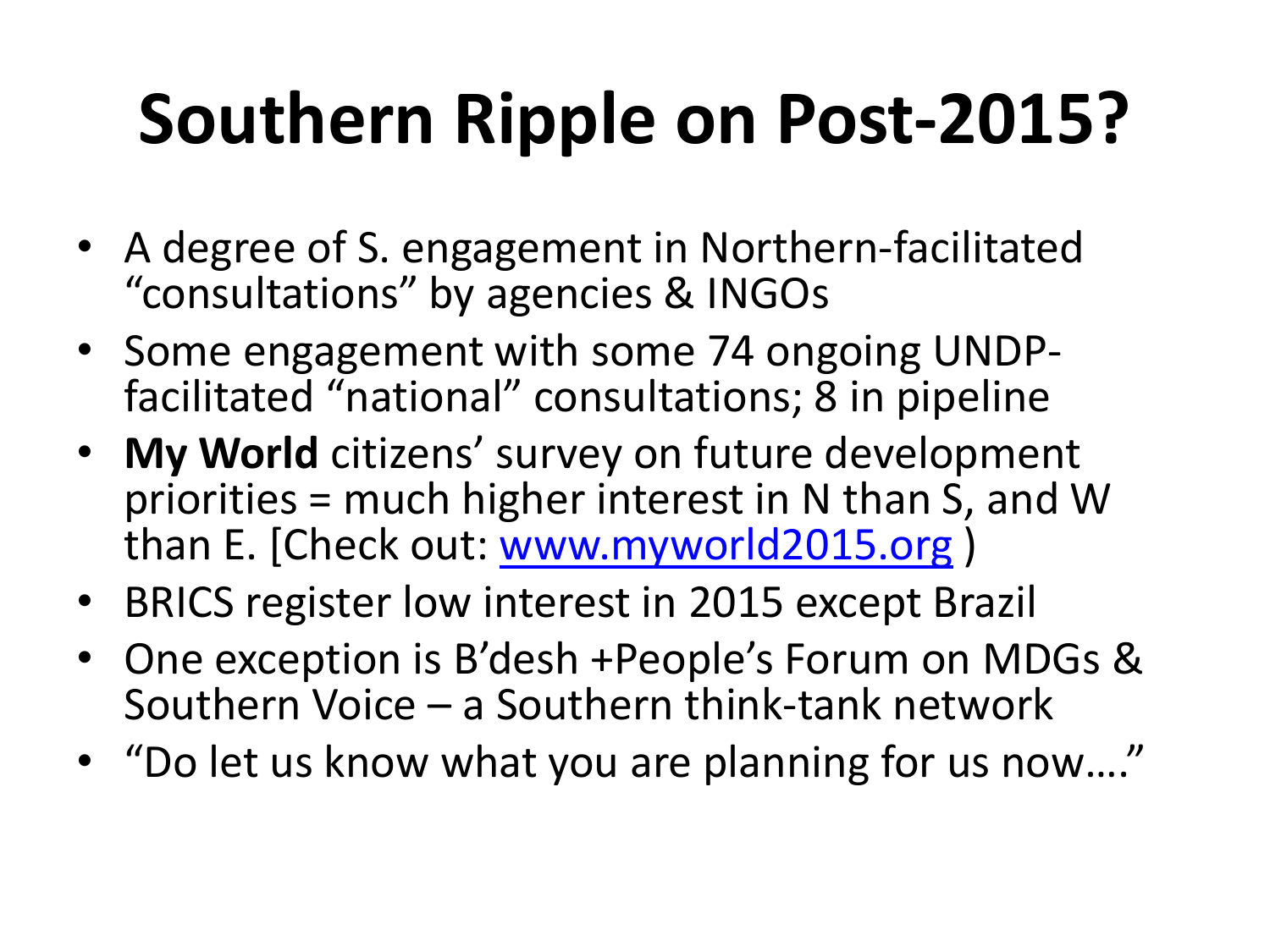# **Drivers of MDG (dis)Interest?**

- UN decisions on MDGs are thought to have direct implications for aid funding, whether of N. INGOs or sectors in OECD devt. agencies
- Absence of well-staffed devt. agencies, consultancies and think-tanks in South on international devt. issues
- Even in highly aid-dependent countries, little apparent concern with MDG agenda-setting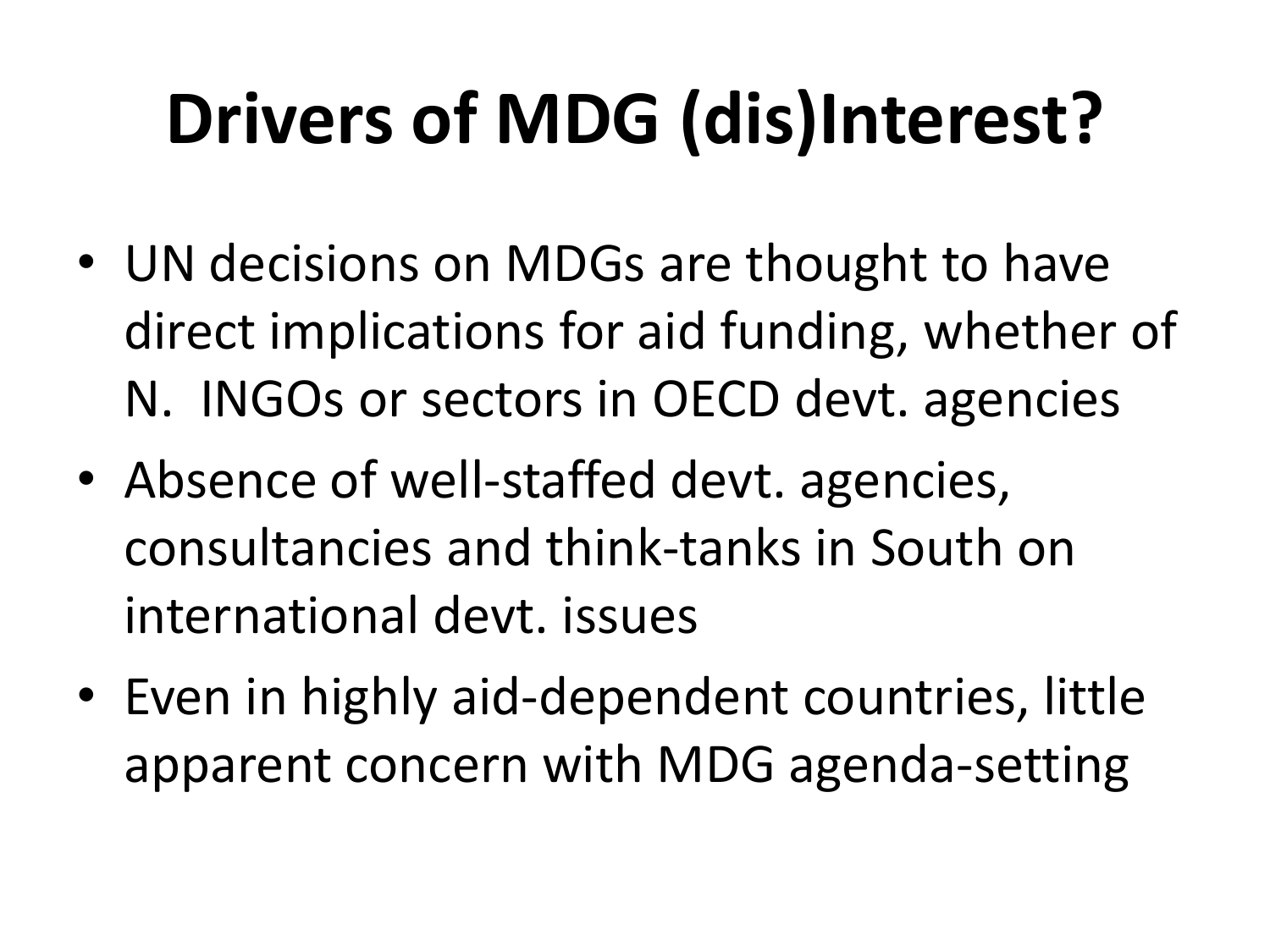## **Surprisingly Low Profile of Skills or TVET in Post-2015 Goals**

- Despite economic recession, high youth unemployment (N&S), and links between skills devt & employability, few MDG Goals on skills
- No single skills lobby unlike schools and "learning"; but multi-ministry & multi-UN agency ownership of skills
- But transformative ideas from World TVET Report (May 2013) suggest a possible Skills Goal:
- **"Equitable access for all to quality skills for life, decent work and sustainable growth"**

*Suggest to who, how, when?*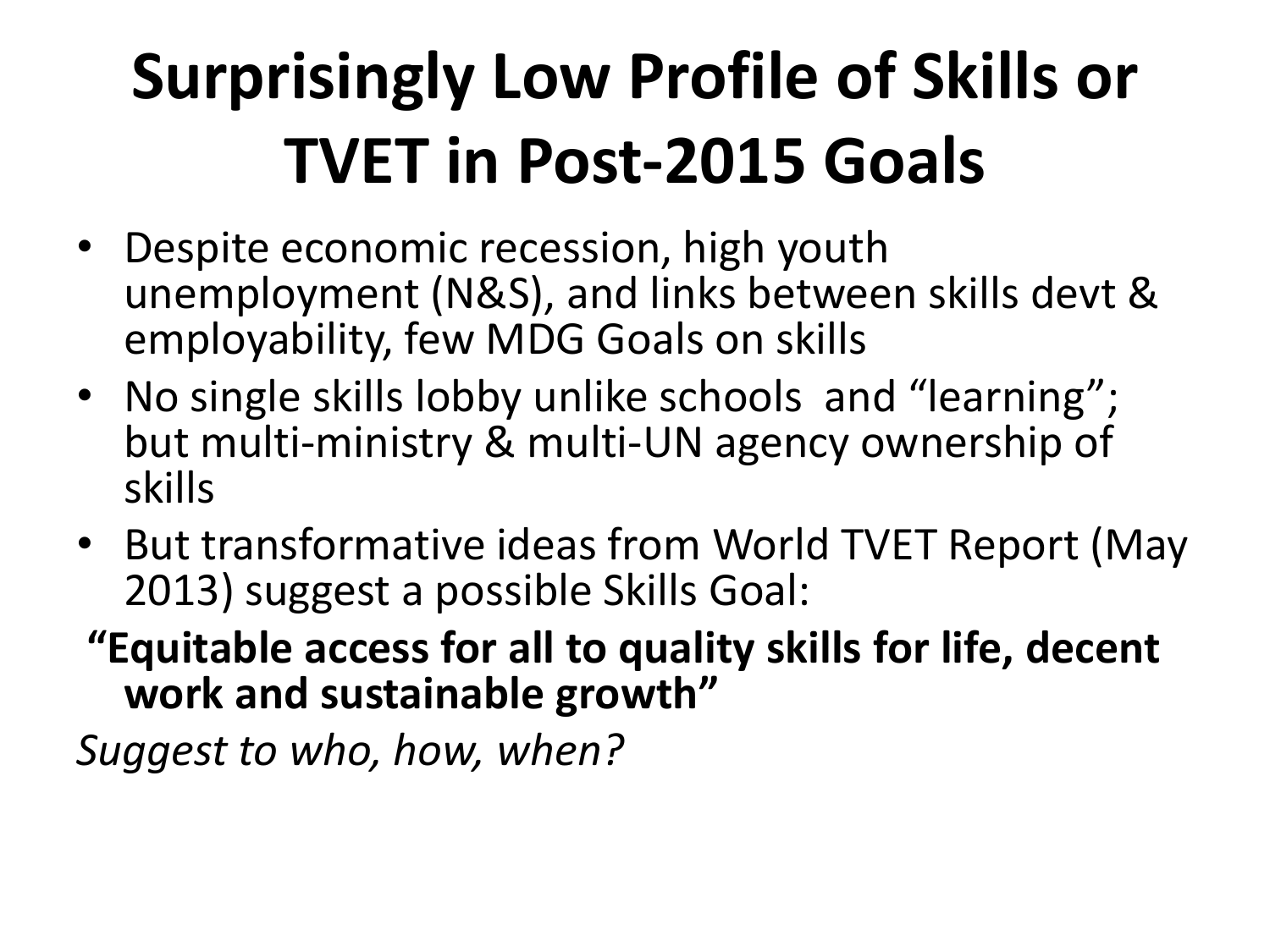## **The High Road to Mount Olympus to Find the Golden (Education) Goals?**

- After Dakar, the HLP final meeting end-March, final report May 2013, feeding into Sec. General's (SG's) report to UNGA Sept 2013
- The regional, electronic, and global thematic consultation process on Education ends mid-March in Dakar, but no accessible report yet
- The Sustainable Devt Goal (SDG) process is getting going in mid-March –see e-inventory
- The post-EFA process is scarcely underway (post-GMR 2015??)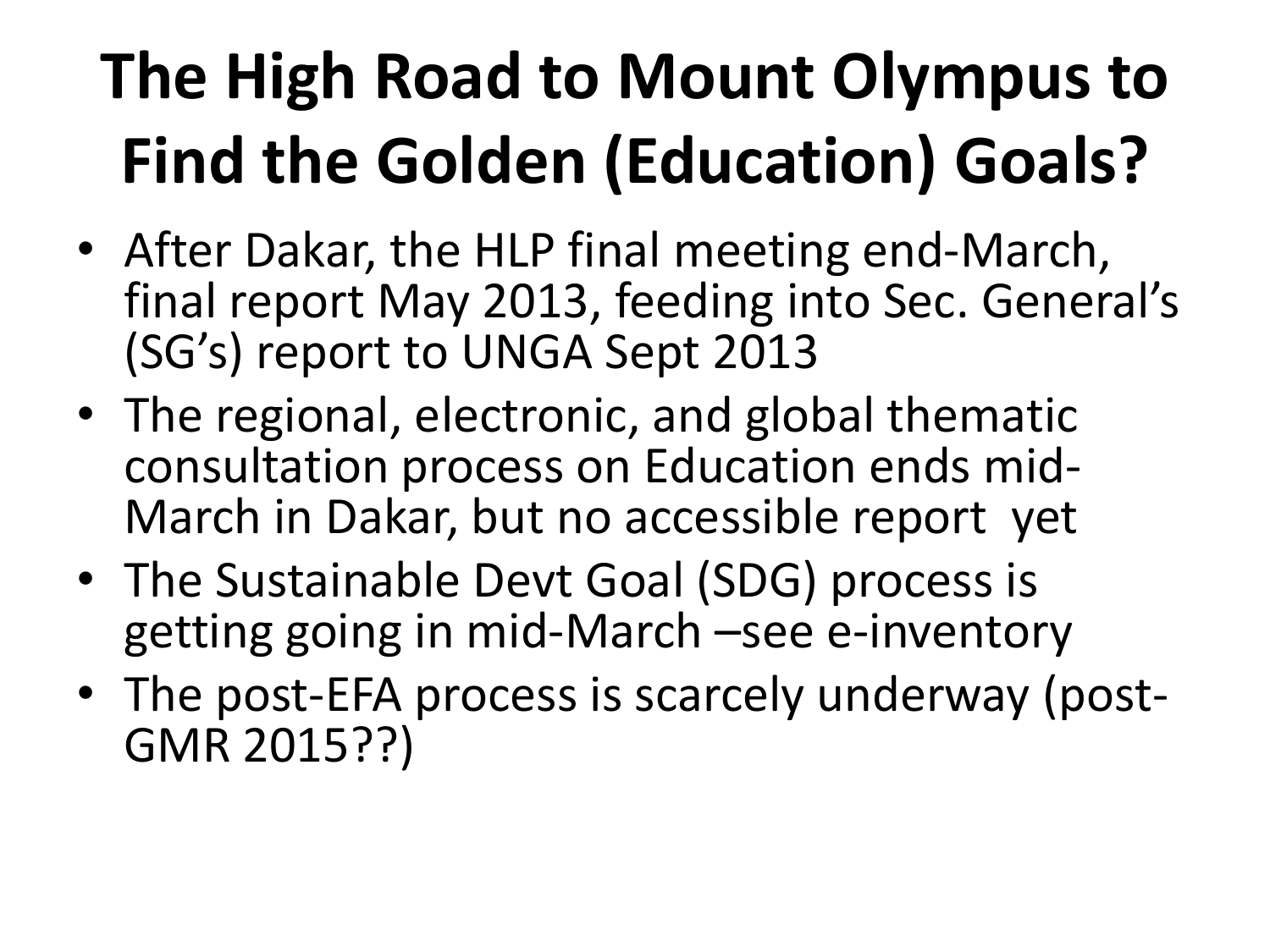## **Who, How & When to Influence What Level with What Results?**

- Post-2015 Lobbies around Early Childhood, Literacy, Learning, Teachers, Lower Secondary, and Skills (a little).
- What interaction amongst the HLP, SG, SDG, 11 Global Thematic reports, and 70 + national consultations, not to mention the INGO and think tank reports?
- What is the evidence base for the various reports, goals, targets (see LRTF and LMTF)